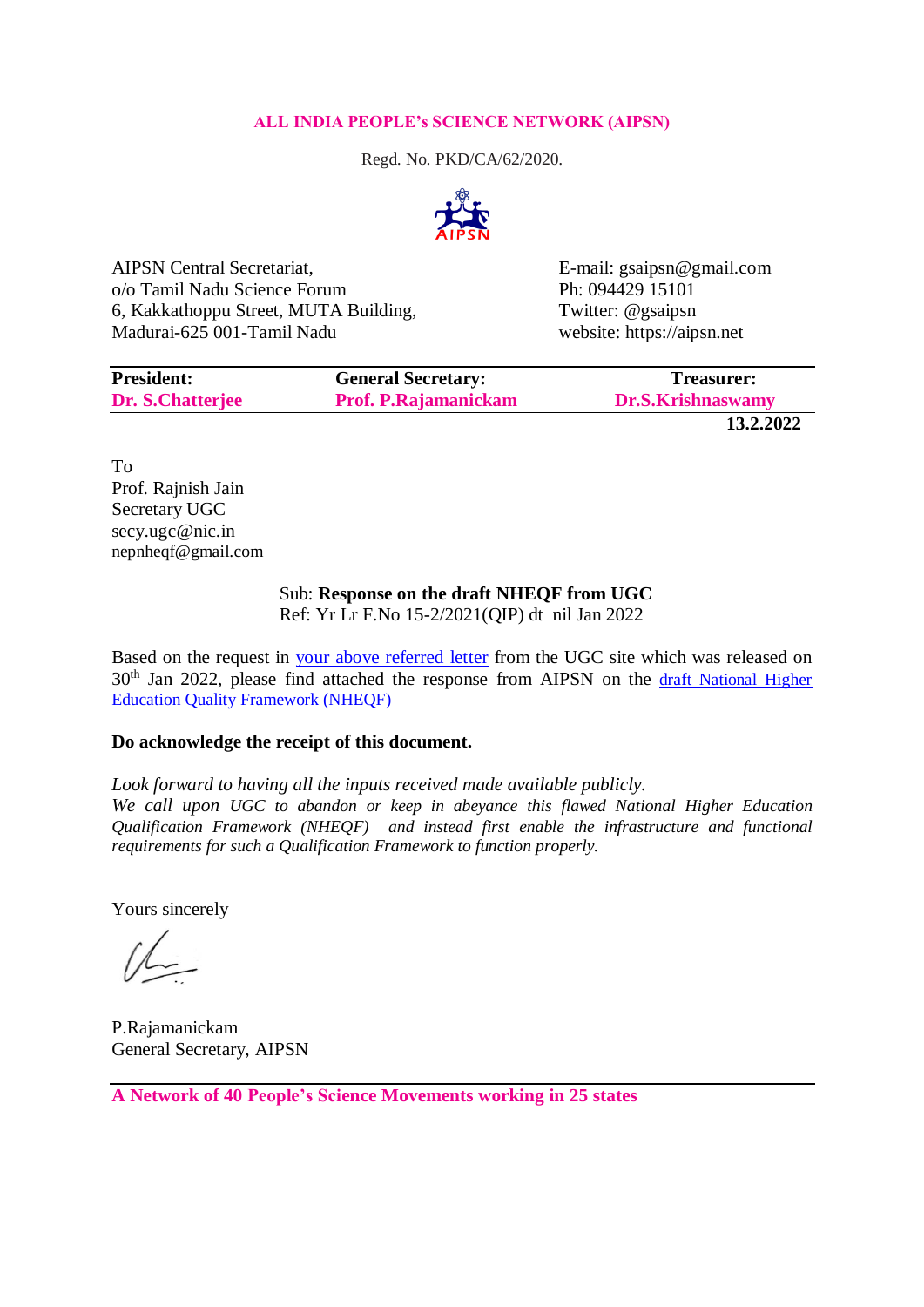### AIPSN Response to

### Draft National Higher Education Quality Framework (NHEQF)

The UGC during the pandemic period has brought out the draft National Higher Education [Quality Framework \(NHEQF\)](https://www.ugc.ac.in/pdfnews/2142241_NHEQF-Draft.pdf) on 30 Jan 2022 and through [an undated public notice released at the](https://www.ugc.ac.in/pdfnews/0375161_Public-Notice.pdf)  [same time on the website](https://www.ugc.ac.in/pdfnews/0375161_Public-Notice.pdf) has asked for feedback from all stakeholders by  $13<sup>th</sup>$  Feb 2022 via the gmail id nepnheqf@gmail.com

The response from AIPSN is given in two parts: a) Procedural inconsistencies and b) Long term deleterious impacts

A. Procedural inconsistencies

1. **A democratic exercise has once again been hijacked and made a mockery of in a process that has become familiar.** Force a bill, act, ordinance, directive without any discussion to plead that it is good for the nation, farmer, academic, student, teacher worker. The farm laws have met unprecedented resistance. But that has also given the backdrop to take attention away from matters related to other issues. It is for this reason that the government released the Science, Technology, Innovation Policy document on 31<sup>st</sup> Dec 2020 with only 3 weeks to respond- the date being extended by eleven more days under demand. The same happened with this UGC ABC draft regulations being put up on 21st January on the UGC website with the last date to respond being 5th February, 2021 with not even a press announcement for such an important document. And the draft NHEQF followed the same trajectory.

2. The question naturally arises **what is the urgency? There has to be more time given especially as colleges and universities are not fully functioning due to the pandemic.** As it is a scheme that is meant for students, **the students need to be involved in the discussion**. The time could be given till 30<sup>th</sup> April 2022 and then the responses can be made public before a new draft is circulated.

3. It is surprising that **UGC has chosen a gmail id for soliciting responses rather than use an official government email id or website for the responses**. The same was done for the ABC. If UGC does not have this capability even, how is it going to operationalise the online ABC or the NHEQF? **Or is it an indication that these will be outsourced to a private party?**

#### B. Other comments

4. Giving a clause by clause response to the NHEQF is futile. Reading the draft itself is like wading through some verbose pronouncements. It is not written as if by academics but rather reads like a bureaucratic piece obtained by outsourcing it to a management consultants for writing.

5. The **qualifications and outcomes are repetitive in places and make no meaning in terms of assessment.** How is the ability to "listen carefully'" (under general learning outcomes which have been copy pasted for all levels) going to be assessed? Without providing any means for the outcomes to be evaluated and a rehaul of the evaluation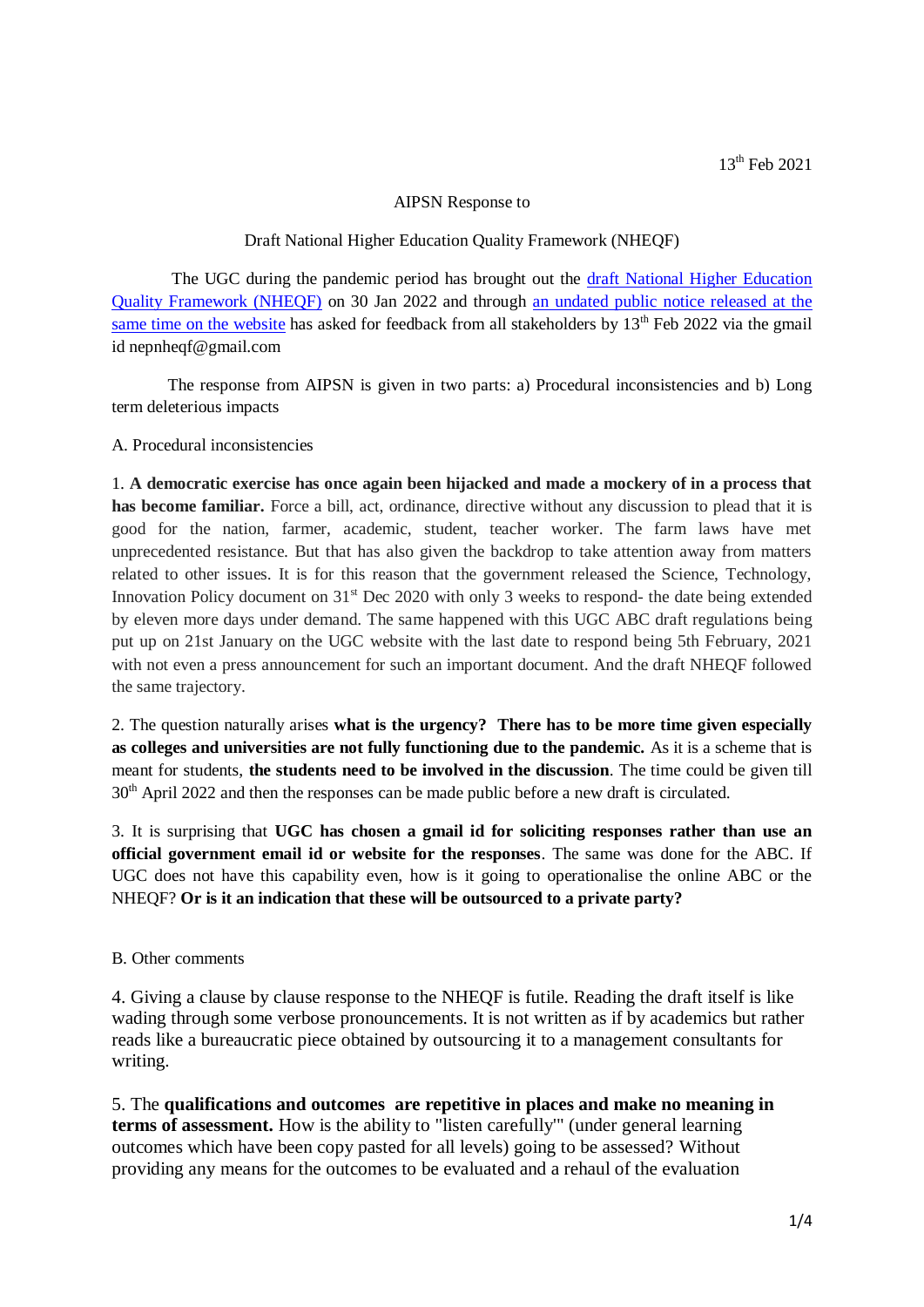machinery currently in operation, it is impractical and illogical to implement the NHEQF. The **implementation of NHEQF must be deferred now and may be considered after another 5-10 years based on modifications from discussions and local trials involving the community of students, teachers and select institutions.**

6. The **NHEQF treats all students as having the same capability which obviously is not true**. The learning outcomes for example do not take into account persons with disabilities. How will a deaf person be able to "listen carefully" for example?

7. On p14 the draft says "The NHEQF envisages increased flexibility and choice of courses of study by students, particularly at the undergraduate level. A wide choice of subjects and courses, from year to year, will be the new distinguishing feature of undergraduate education. Students who wish to change one or more of the opted courses within the programme(s) of study that they are pursuing may do so at the beginning of each year, as long as they are able to demonstrate the required prerequisites and the capability to attain the defined learning outcomes after going through the chosen programme and course (s) of study." But this is only wishful thinking because given the ground realities **even now credit based choice systems do not work even well established Universities due to a variety of reasons** including lack of faculty, lack of student involvement in planning and execution. First generation students typically have no clue about the choices and how they operate. Privileged students naturally find it easier to cope with. Till such time as the social reality changes and we have sufficient pool of students who are all either second or third generation **NHEQF type of mechanisms will only lead to privileging the already privileged. Thus the NHEQF must not be implemented now but should be kept in abeyance**.

8.**The mobility that this framework is supposed to give is theoretical.** Given our ground social realities even teachers and scientists find it difficult to move easily to different institutions. How will first and second generation students coming from rural and tribal backgrounds be able to move to different far off universities or colleges considering that there is no corresponding logistics provided for fellowships, accommodation transfers etc. **Instead of putting the cart before the horse the Government would do well to consider putting in place enough accommodation and fellowships for underprivileged and marginalised students all across the country before embarking on such exercises as the NHEQF which will only favour the elite.**

9. **The only actionable part will be the credit system and the filtering mechanism.** Earlier if one joins for 3 year course, even if there are arrears one could complete them later. **Now every year if the credits are not met the student cannot continue.** Only privileged students will get through. It will result in first generation and marginalised getting discontinued maybe with a certificate or diploma. **This contradicts the very purpose of flexible higher education. Students should be permitted to either complete the missed/failed credits and rejoin the Course or repeat the whole if number of credits is half or more than the total.**

10. An **important aspect of the NHEQF** is that by allowing lateral entry through acquired credits and preventing those with insufficient credits to carry on the course, **the reservation system would be bypassed** as the reservation would apply only at the entry level of the course. So at the end of the 3 or 4 year BSc course or the second year of a MSc course the number of students would be tilted in favour of the privileged.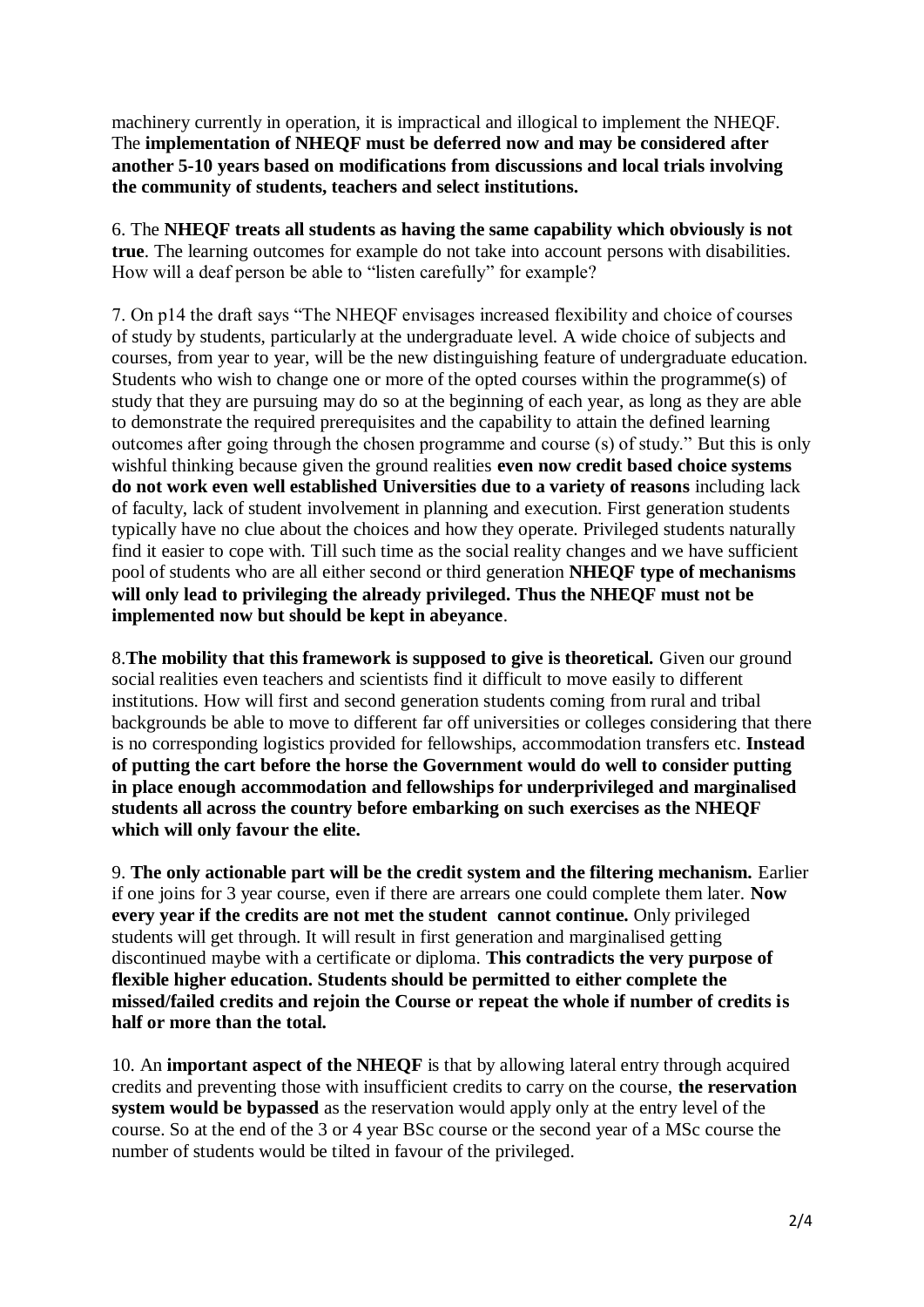11. The draft NHEQF does not make clear what/where are the **Equivalences between the Vocational and Academic Qualification Frameworks** i.e. at what level can Students from the Vocational stream shift to the Academic stream and how many credits can they bring with them? **If such Equivalences are not specified, this would again build a firewall between the Vocational and Higher Education streams which is against the very idea of flexibility and lateral entry/exit.**

12. On p16 the **NHEQF glibly mentions the Academic Bank of Credit** "An Academic Bank of Credit (ABC) has been established which would digitally store the academic credits earned from various recognised HEIs so that the degrees from an HEI can be awarded taking into account credits earned.". This ABC was itself introduced during the pandemic time without discussions and despite several objections which seem to have been lost in the electronic blackhole that this regime seems to favour for all its 'invited feedback for draft regulations'. But it does not go into the section 6.1 and 8.11 of the ABC which allow only the HEI to submit credits of a student to another HEI while making the students pay credit processing fees for keeping the credits in the ABC. **No mechanism has been spelt out to keep the fees affordable for economically and socially underprivileged students. This would only further be a barrier to retention of marginalised students.**

13. **Section 2 outlines the global scenario but fails to mention that the United States does not have a national qualifications framework.** The Washington Accord is an accreditation system for technical education. Moreover it does not touch upon the important lessons learnt in establishing National Qualification Frameworks since 1990s following the WTO push to standardize education based on learning outcomes. The points are summarised below (as given by Bateman, A, Keating, J, Burke, G, Coles, M & Vickers, A (2012) Concept Design: ASEAN Regional Qualifications Framework, Education and Training Governance: Capacity Building for National Qualifications Frameworks (AANZ-0007) -Volume II):

- there are **limitations to the learning outcomes approach in terms of how to quality assure the way they are defined and applied;**
- there are **dangers in over specifying or over engineering NQFs**;
- NQFs need **to be transparent, free from jargon and easily understood by all users**;
- NQFs **should be developed in consultation** with the key and long established education and training providers, and other key stakeholders including employers, relevant government agencies and professional bodies;
- NQFs **must be supported with effective infrastructure for assuring standards and quality**; and
- NQFs **need to evolve within national education and training and qualifications systems**

**The draft NHEQF put out by UGC has not looked at any of these points. It is better that UGC takes back this draft and does not implement the NHEQF for another 5 to 10 years till it does a more thorough process, the necessary effective infrastructure within and between HEIs develop. In the Indian context it is also necessary to ensure that social justice is not subverted in the process of bringing in a system that is fraught with potential to further marginalise the already marginalised and privilege the already elite sections of society.**